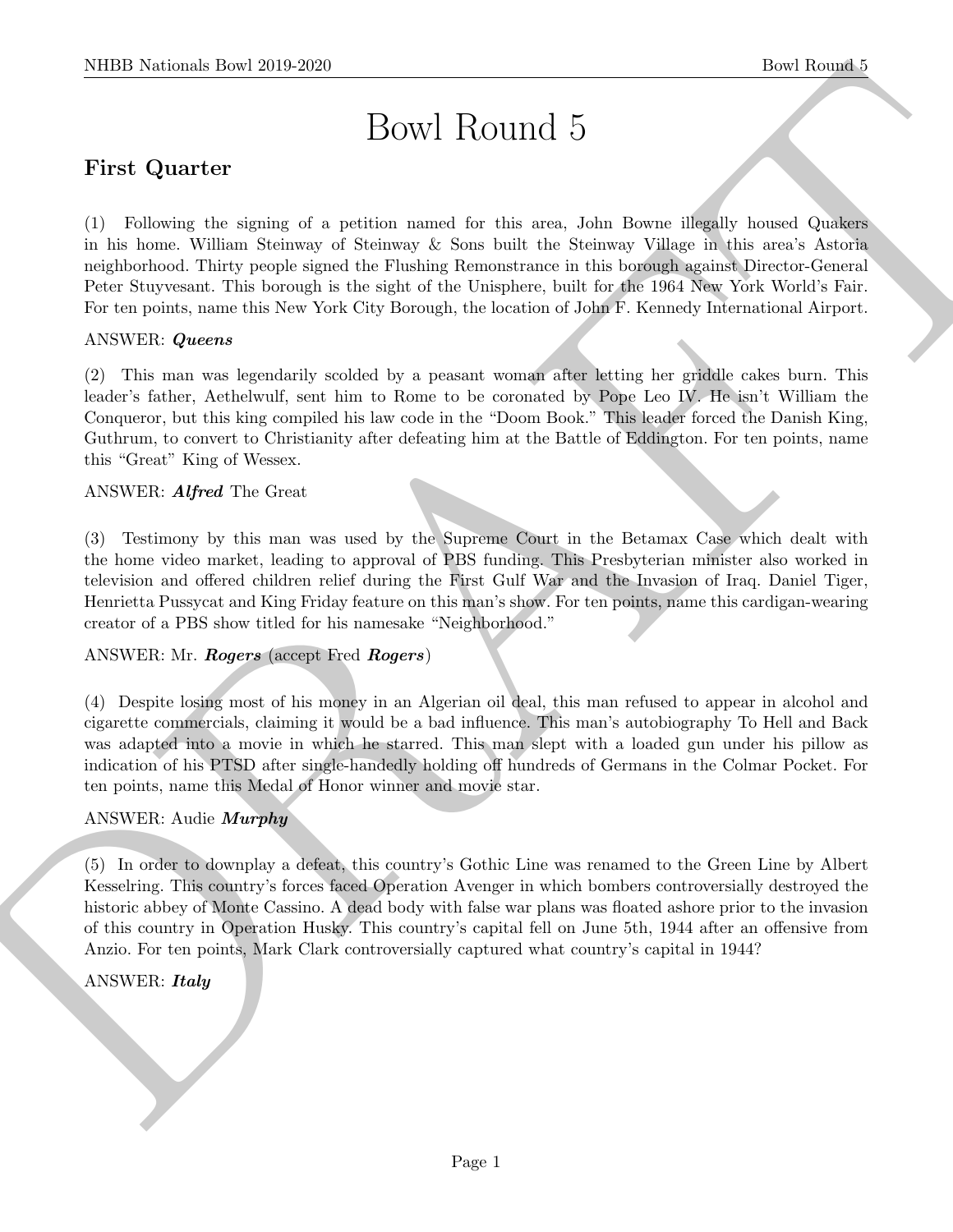(6) Ismail al-Azhari was the first prime minister of this country, where the Anyanya rebels fought a civil war from 1955 to 1972 that was ended by the Addis Ababa Agreement. The Nuer White Army enlisted child soldiers during this country's Second Civil War which ended in 2005. The Justice and Equality Movement are fighting the Janjaweed in, for ten points, what African country led by Omar al-Bashir whose Southern neighbor seceded in 2011?

ANSWER: Republic of the **Sudan** (accept North **Sudan**, do not accept "South Sudan")

(7) During this man's early career as the Allied head of Combined Operations, he planned both the successful bombing of St. Nazaire and the disastrous Dieppe Raid. This man hired Cyril Radcliffe to form a line of partition to separate the Muslim League and the Indian National Congress following independence. For ten points, identify British India's last Viceroy who was assassinated by the IRA when a bomb exploded aboard his fishing boat.

ANSWER: Louis *Mountbatten* (accept 1st Earl *Mountbatten* of Burma)

(8) During a civil war in this country, the HMS Orestes faced fire from both sides and a commander using the alias "Carlos de Ponza" led the navy. Miguel I entered exile after this country's Liberal Wars. After this country's King Sebastian died at Alcacer Quibir, this country entered a union with its neighbor until the Restoration War. Like Spain, French forces invaded this country in the Peninsular War. The House of Braganza ruled, for ten points, what Iberian country?

#### ANSWER: Portugal

NIBB Noticeals, how 2019-2620.<br>
The Rounds 7 (b) Level Rounds 7 (b) the control of this conduct of this control is a bottom the Above relation of the form of the form of the state of the state of the state of the state of (9) According to Xenophon's version of this event, the central figure refused the aid of his friends because the possibility of death was better than senility. According to one source of this event, the central figure offered to pay a fine of 30 mina as an alternative to banishment and execution. As a result of this event, a certain philosopher was forced to drink hemlock. For ten points, name this event where the teacher of Plato was convicted of the corruption of the youth of Athens.

ANSWER: Trial of Socrates (accept apology of Socrates, accept equivalents to "Trial," do NOT accept or prompt on the death of execution of Socrates)

(10) This man headed off Napoleon III's attempt to annex Hawaii with the statement that his country would not "stand for any such action." This man unsuccessfully ran for president on the ticket of the Know-Nothing Party in the election of 1856. This man dismissed his predecessor's cabinet and took the lead in pushing through Henry Clay's proposals in the Compromise of 1850. For ten points, name the last Whig president of the United States who succeeded Zachary Taylor.

#### ANSWER: Millard Fillmore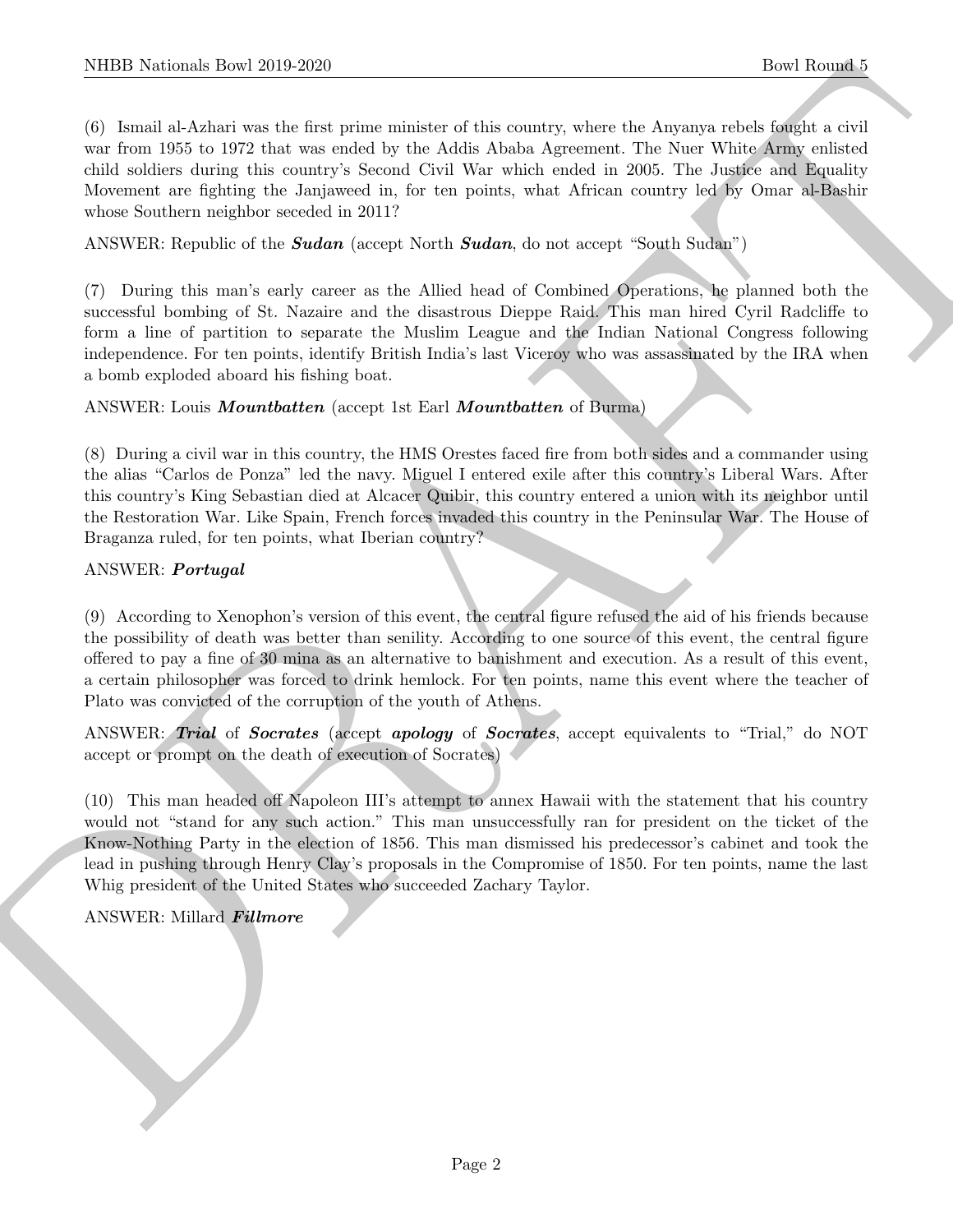## Second Quarter

(1) The League of Augsburg was formed to combat this man who was forced to sign the Treaty of Ryswick after the Nine Years' War. This man solidified his rule after the Treaties of Rastatt and Utrecht ended The Fronde which was prompted by his attempts to gain control of the Spanish Throne. For ten points name this French monarch who fought the War of the Spanish Succession and was known as the "Sun King."

ANSWER: Louis XIV (accept Louis the Great, prompt on "Sun King" before mentioned)

BONUS: Louis XIV was only 4 when his father died and this woman, his mother, annulled her husband's will and became Regent of France with the support of Cardinal Mazarin.

#### ANSWER: Anne of Austria

NIBB Notionals how 2019-2020<br>
Second Quart for<br>
CD The Longon's discusses of Augising was formed to consist the mass whose was formed as given the Theorem<br>
CR Second off it do Natio Your View This case and<br>the dash was fo (2) Jesse Jackson drew controversy in this election year for using an anti-Semitic slur in New York City during his candidacy for the Democratic nomination. That nomination was eventually won by a man who lampooned a rival by referencing Wendy's "Where's the Beef" ads. The first woman to appear on a major party presidential ticket, Geraldine Ferraro, ran in this year. For ten points, name this election year in which only the District of Columbia and Minnesota voted for Walter Mondale over Ronald Reagan.

#### ANSWER: 1984

BONUS: This Colorado senator was the target of Mondale's "Where's the Beef?" barb. He tried to run for President again in 1987, but his apparent affair with campaign aide Donna Rice caused a media frenzy that forced him to withdraw.

#### ANSWER: Gary Hart

(3) Irving Langmuir conducted his Nobel-winning research at this company, whose namesake "Realty Plots" were acquired from Union College during the 19th century. In the 1980s, a CEO of this company popularized "rank and yank" policies while re-acquiring RCA. This company was one of the original 12 members of the Dow Jones Industrial Average and has been led by Jeff Immelt and Jack Welch. For ten points, name this U.S. conglomerate founded by Thomas Edison.

ANSWER: General Electric Company (accept G.E.)

BONUS: G.E. is headquartered in this city near the confluence of the Hudson and Mohawk rivers, the site of a 1690 namesake massacre of residents by French soldiers and their Native American allies.

ANSWER: Schenectady, New York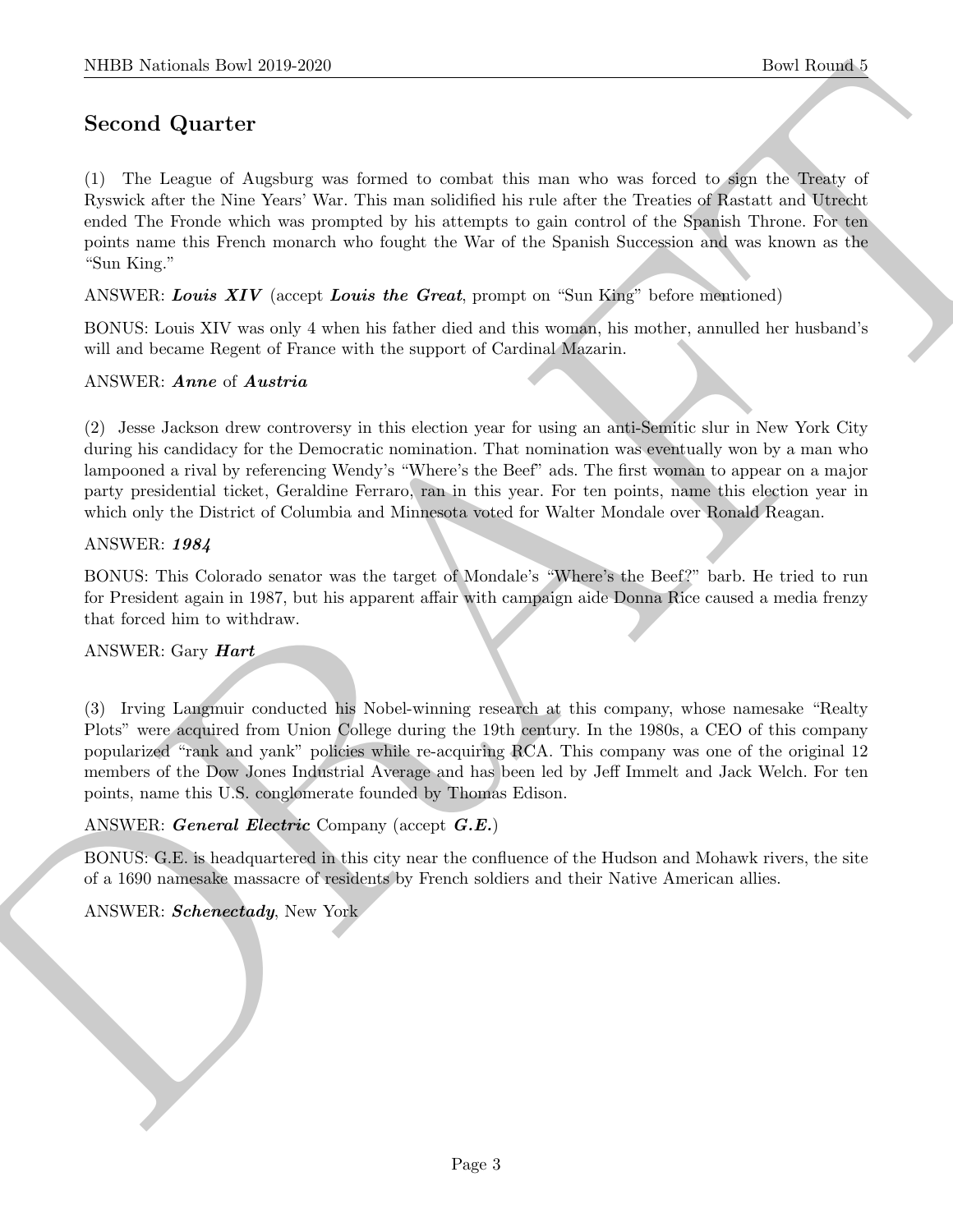NIBB Notionals how 2019-2020.<br>
The Roman collection and support of this cost is the Pont Second<br>Analytical formula control and the control of the cost is the Pont Second Data<br>In the polynomial control of the material coll (4) A group of students rallied in support of this event at the Paul Sauve Arena. During this event, one politician stated "go on and bleed" to "weak-kneed bleeding hearts" before telling Tim Ralfe, "Just watch me." This event saw the kidnapping of British diplomat James Cross and the execution of Pierre Laporte. The War Measures Act suspended civil liberties during this event by Prime Minister Pierre Trudeau. For ten points, name this 1970 crisis started by the Front de Liberation du Quebec.

#### ANSWER: October Crisis (accept La Crise d'Octobre, accept FLQ crisis)

BONUS: Late in life, Pierre Trudeau was diagnosed with this degenerative disorder of the central nervous system that also afflicted George H.W. Bush and boxer Muhammad Ali.

#### ANSWER: Parkinson's Disease

(5) This university was originally founded in a town named for the naval hero Peter Warren. The father of the man for whom this university was re-named was involved in smuggling and the slave trade. The creation of this university was supported by the First Baptist Church of America and was proposed in a petition drafted by three inhabitants of Newport. Located in the same state as Roger Williams University, for ten points, name this Ivy League institution originally named the College of Rhode Island.

ANSWER: **Brown** University (accept College of **Rhode Island** and Providence Plantations before "re-named")

BONUS: One of Brown's many noted alumni is this entrepreneur and philanthropist, the author of The War on Normal People, who ran for the 2020 Democratic presidential nomination

#### ANSWER: Andrew Yang

(6) One side in this battle was forced to retreat after a heavy storm at Wiehen rendered their bows unusable. The losing side in this battle withdrew to the Kalkriese Hills, only to be ambushed by the spy Hermann, also known as Arminius. Reports of this battle allegedly prompted emperor Augustus to shout, "Varus, give me back my legions!" For ten points, name this 9 AD battle in which a Roman army was ambushed in the forests of Germany.

ANSWER: Battle of the *Teutoberg Forest* (accept *Varian Disaster* before "Varus")

BONUS: The earliest references to the Battle of the Teutoberg Forest may have come from the Tristia, written by this author of the Metamorphoses during his exile from Rome.

ANSWER: Ovid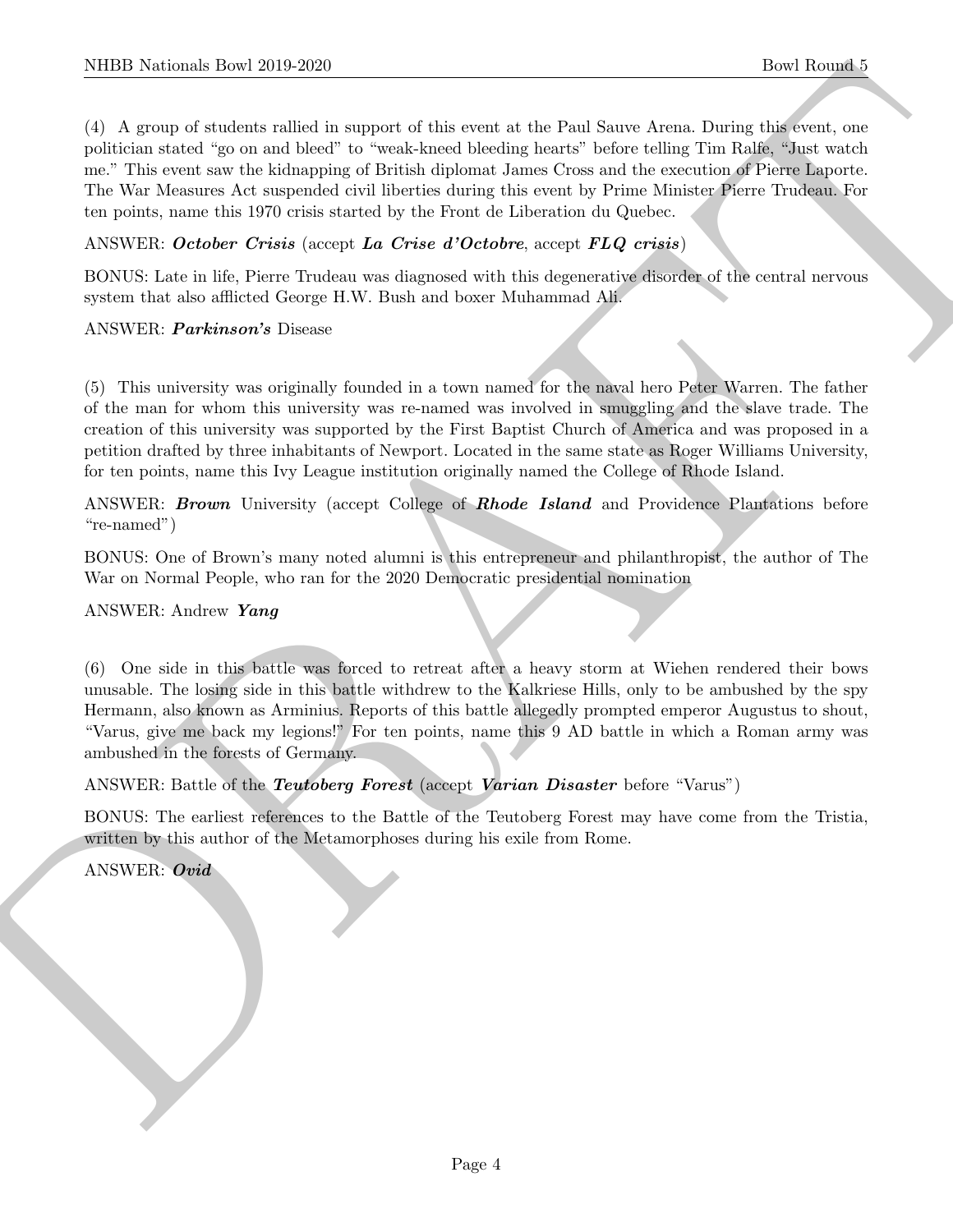NIBB Notionals how 2019-2020.<br>
The Rounds of the materials and a subset of South Hotel East dev. Should have a stress of the stress of the stress of the stress of the stress of the stress of the stress of the stress of th (7) In one song from this musical, a woman asks "Should I bring him down? Should I scream and shout?" In another song, the protagonist of this musical is asked "Who are you? What have you sacrificed?" by a choir of angels. This musical was banned in South Africa and has been condemned by both Jews and Christians. This musical features the musical number "Pilate's Dream." For ten points, name this rock musical based on the life of a New Testament figure, composed by Tim Rice and Andrew Lloyd Webber.

#### ANSWER: Jesus Christ Superstar

BONUS: Another Biblically-based musical, the first collaboration of Lloyd Webber and Rice to be performed on stage, is this story based on Genesis, chapters 37-50, which includes the song "Benjamin Calypso."

#### ANSWER: Joseph and the Amazing Technicolor Dreamcoat

(8) This man was accused of cowardice after fainting at the Battle of Contreras due to injuries suffered in the fall of his horse. This president supported compromise on sectional issues and sent troops to Boston to recapture escaped slave Anthony Burns. Stephen Douglas persuaded this man to sign an act resolving the legality of slavery in two namesake western territories by popular sovereignty. For ten points, name this Democratic president who signed the Kansas-Nebraska Act.

#### ANSWER: Franklin Pierce

BONUS: Opposition to Pierce's administration intensified after the publication of this proposal to purchase or annex Cuba.

#### ANSWER: Ostend Manifesto (accept Ostend Circular)

## Third Quarter

The categories are  $\dots$ 

- 1. United States Air Force
- 2. House of Capet
- 3. Boer Republics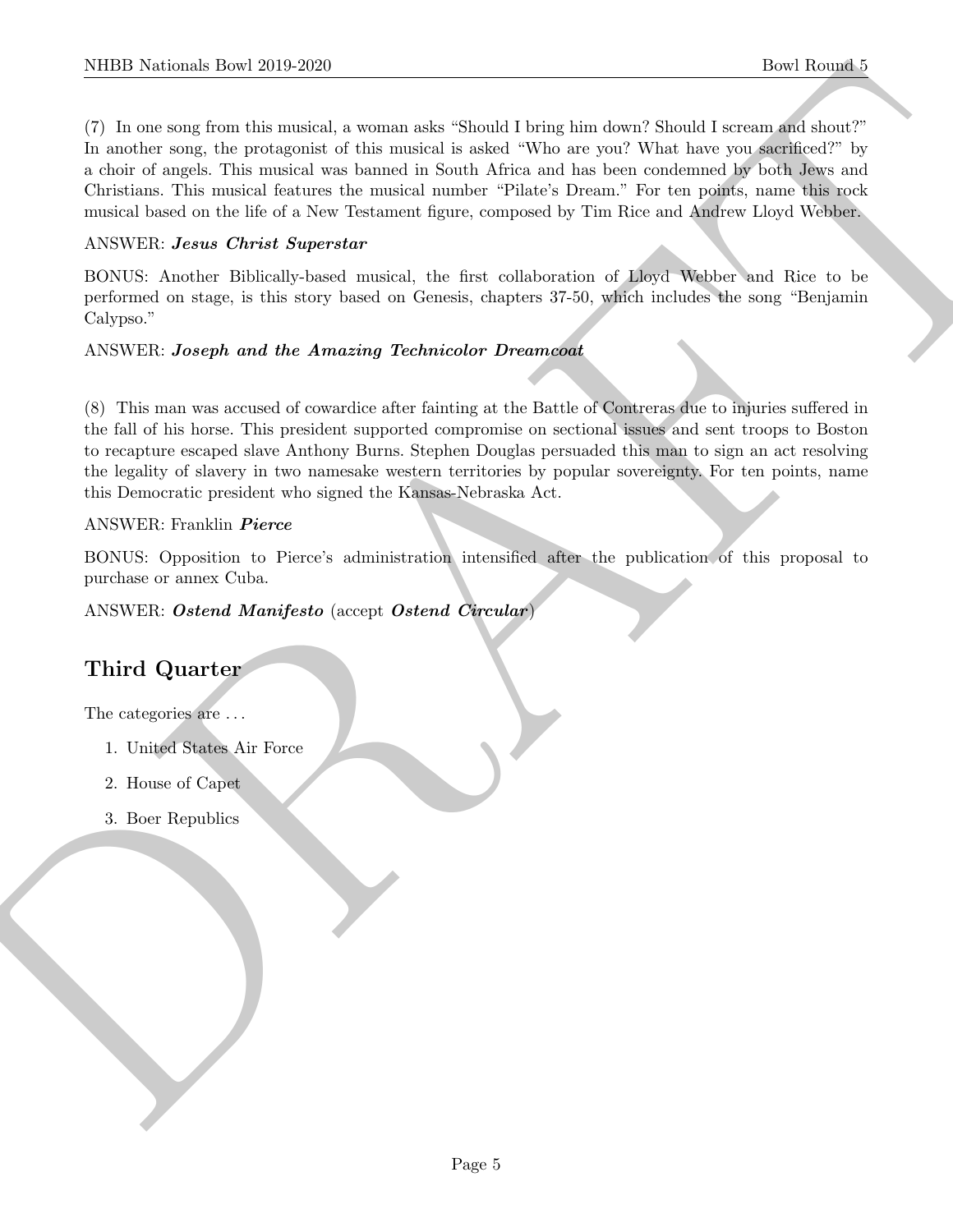UNITED STATES AIR FORCE

Name the...

(1) City in a western US state in which its Academy was founded

ANSWER: Colorado Springs, Colorado

(2) Highest scoring American World War One flying ace, also a race car driver

ANSWER: Eddie Rickenbacker

(3) Iconic bomber of the Eighth Air Force, one of whose surviving examples is the Memphis Belle

ANSWER: Boeing **B-17** Flying Fortress (accept either **B-17** or **Flying Fortress**)

(4) Failed sustained Vietnam War bombing campaign from 1965-68

#### ANSWER: Operation Rolling Thunder

(5) Controversial aviation officer who supported airpower over battleships

ANSWER: William "Billy" Mitchell

(6) Area during the Korean War known for fierce air combat with namesake Soviet jet fighters

#### ANSWER: MiG Alley

(7) Highest scoring American World War Two ace, who flew P-38s in the Pacific

ANSWER: Richard "Dick" Bong

MIDD Nettons have 2019-2020<br>
Userti Downstein, David 2019-2020<br>
Netton Sterns Art Potentie<br>
Now the construction depress Columbia in American was founded<br>
ANSWER: Color Related to the Right Art Free, and when successing pr (8) Series of air attacks against the Ploesti oilfields in World War Two which resulted in heavy bomber losses

ANSWER: Operation Tidal Wave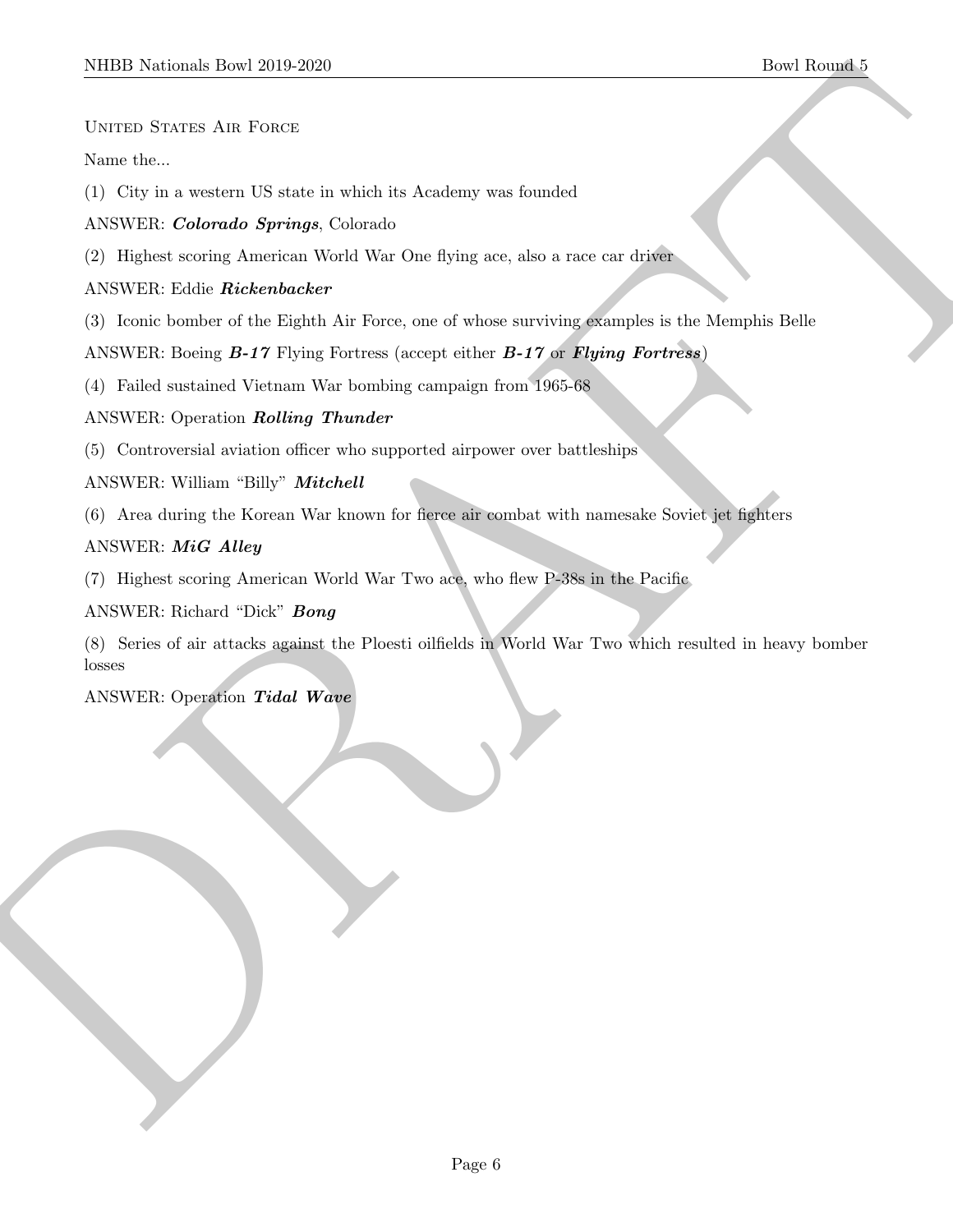House of Capet

Name the...

(1) Kingdom that they ruled from Paris

#### ANSWER: France

(2) Founder of the dynasty, elected to succeed the Carolingians

#### ANSWER: Hugh Capet

(3) Capetian captured during the Seventh Crusade, later made a saint

ANSWER: Louis IX (prompt on "Saint Louis")

(4) Capetian who withdrew from the Third Crusade, victor of the Battle of Bouvines

#### ANSWER: Philip II (accept Philip Augustus)

(5) Nomadic people to whom it sent Andre de Longjumeau and Rabban ben Sauma as ambassadors

#### ANSWER: Mongols

- (6) 1302 Battle at Courtrai that its forces lost against Flemish pikemen
- ANSWER: Battle of the Golden Spurs
- (7) Son and successor of Louis X, both the youngest and the shortest-reigned king of France

#### ANSWER: John I (accept John the Posthumous)

MIDD Netticals Town 2019-2020<br>
Here States of Carter<br>
Novel Sec. Contracts<br>
(1) Nettical contracts the predict from Paris<br>
(2) Poussilve of the determine the contract the Contractions<br>
(2) Poussilve Care Contract the model (8) Scandal in which Queen Isabella of England denounced her sisters in law for adultery, leading to the end of the dynasty

ANSWER: Tour de Nesle affair (accept Nesle's Tower)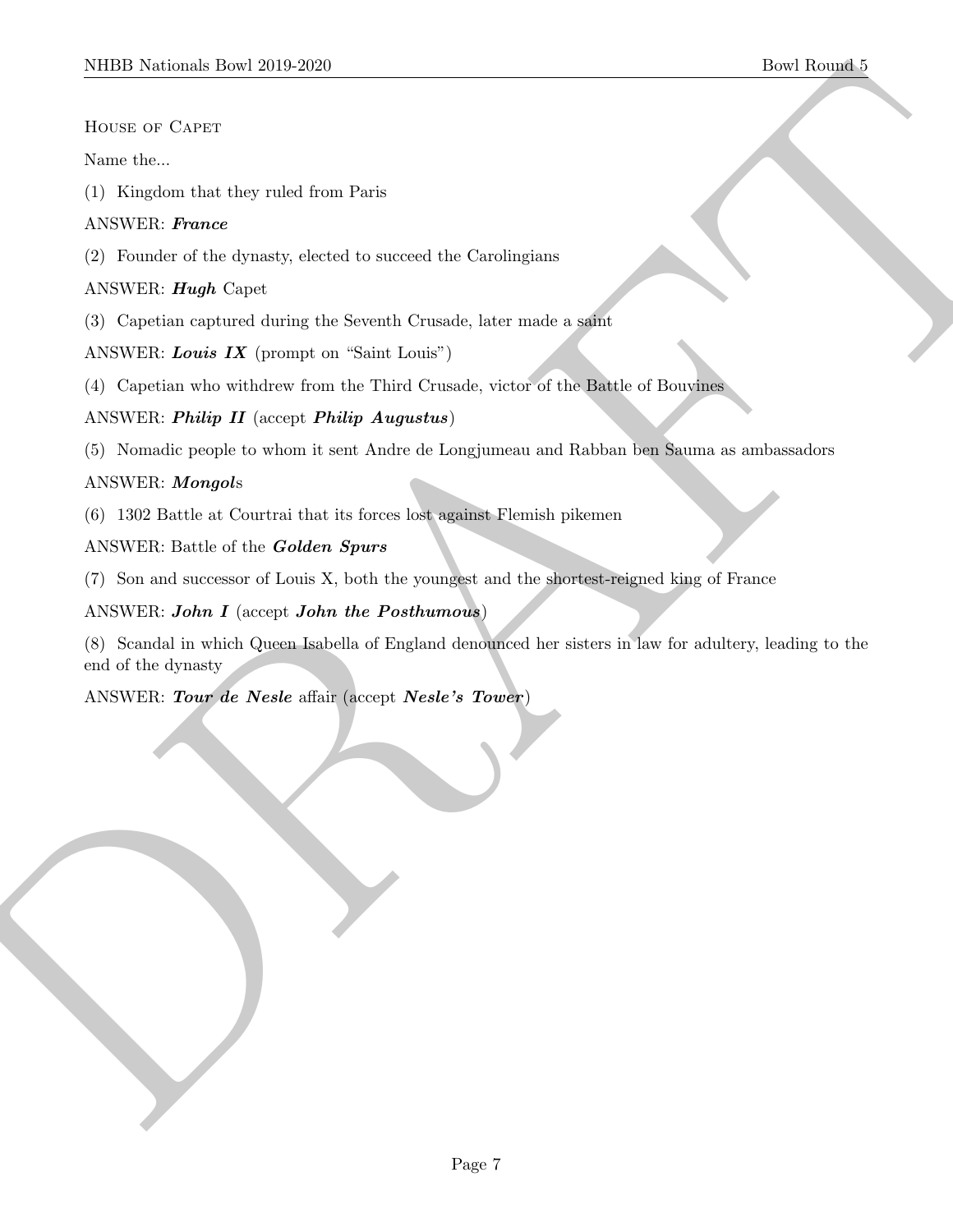#### Boer Republics

Name the...

- (1) Country that fought the Boer Republics in the Boer Wars
- ANSWER: United Kingdom (accept U.K., Britain, or England)
- (2) Country whose colonists created the Boer Republics and the Orange Free State

#### ANSWER: **Netherlands** (accept the **Dutch**)

(3) Capital of the South African Republic, named after a leader of the Voortrekkers

#### ANSWER: Pretoria

MIDD Neideach Ibert 2019-2020<br>
Best Reservators<br>
State Reservations<br>
(1) Convery short longits the Hear Republics in the Base Ware<br>
(1) Convery short density the Best Republic Convert CR, Building and Excellent Convert Pro (4) British colony that the South African Republic became after the Boer surrender

#### ANSWER: Transvaal

(5) Capital of the Orange Free State and birthplace of J.R.R. Tolkien

#### ANSWER: Bloemfontein

(6) Failed raid meant to get the Uitlanders to revolt in Boer territory

#### ANSWER: Jameson Raid

(7) Boer general who negotiated the Treaty of Vereeniging with Lord Kitchener

#### ANSWER: Jan Smuts

(8) 217-day siege in which Robert Baden-Powell was able to hold off the Boers

ANSWER: Siege of Mafeking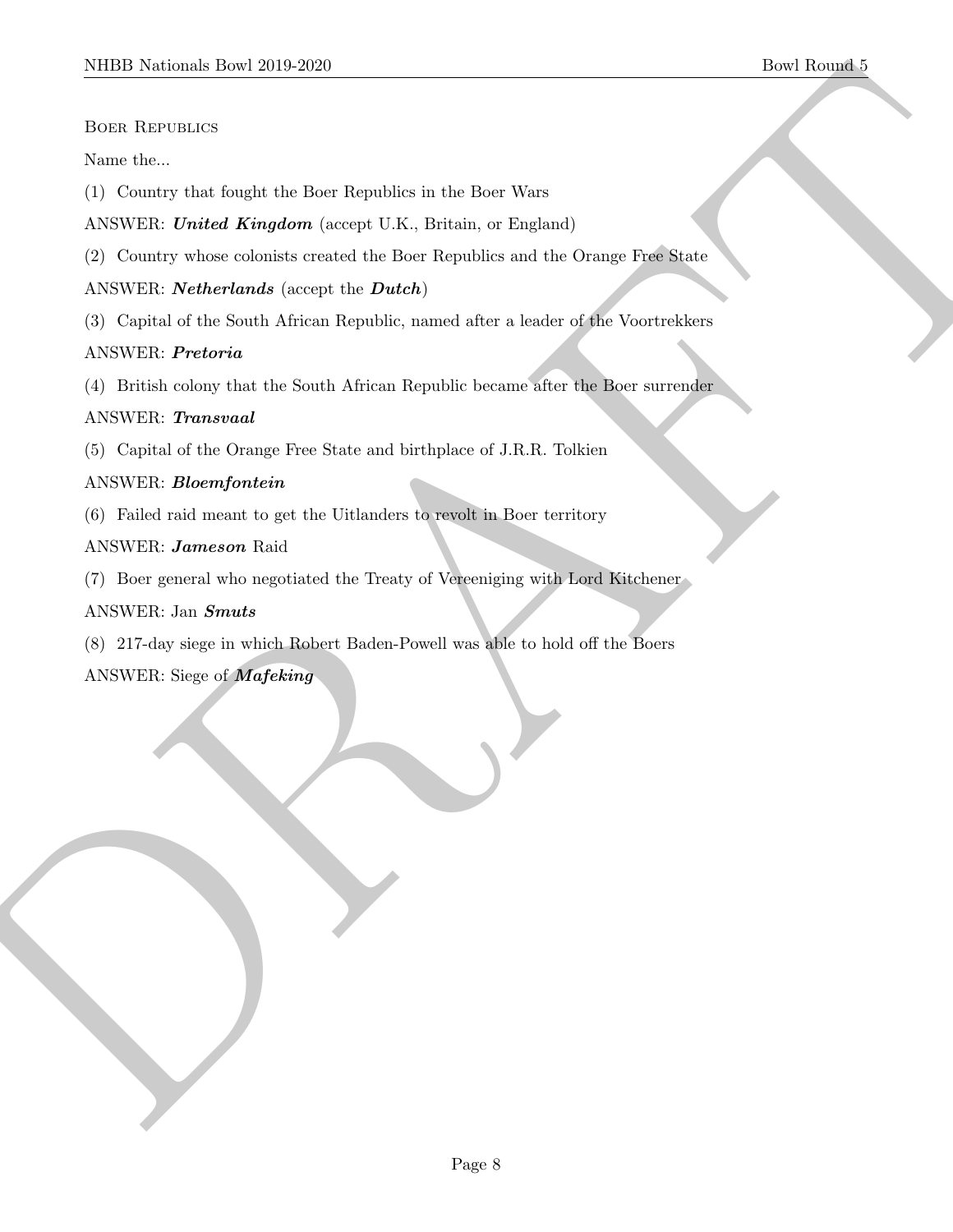## Fourth Quarter

(1) The newspaper The Daily Eagle was influential in the construction of this project. After this project's supervisor fell ill with decompression sickness, his wife Emily took over as chief engineer. In an epic poem dedicated to this structure, (+) Hart Crane described it as "across the harbor, silver-paced." This structure's integrity was tested when P.T. Barnum led 21 elephants across it as well as by Hurricane (\*) Sandy in 2012. This structure's Park Row exit ran right under 1 Police Plaza and was closed after 9/11. For ten points, Chester A. Arthur opened what bridge linking Manhattan to a Long Island borough?

#### ANSWER: Brooklyn Bridge (accept East River Bridge)

(2) Close to ten percent of the population of this country died during an 1866-1868 period known as the "great hunger years." In 1827, this country's "Mother Church" was burned in the Great Fire of  $(+)$  Turku. Fredrik Idestam was an engineer from this country who founded a paper mill company in Tampere that would go on to become Nokia. The sortovuodet was a period of Russification partly inspired by (\*) Karelian nationalist movements in this country. For ten points, name this country, the home of notable artists such as Nobel Prize-winning author Frans Eemil Sillanpaa and composer Jean Sibelius.

#### ANSWER: Finland

NIBB Noticeal- how 20:0 2260<br>
Doel Rowski <br>
For Rowski (Equivariant in the construction of this project. After<br>
C) The are species supercises foll if with decomposed<br>to above, the with Builty took over a chief conjugate. (3) This man decided to walk an equivalent distance all around the world, ending at Guadalajara, Mexico, when he was released from prison. The Theory of Ruin Value was created by this man who posited that  $(+)$  buildings should be designed to produce pleasing ruins. A famous photograph places this man with both his superior and sculptor Arno Breker in front of the (\*) Eiffel Tower. William Shirer claimed this architect did not, "shirk his responsibility and his guilt" towards war crimes. For ten points, name this minister of armaments who denied knowledge of the Holocaust and was known as "The Nazi who said sorry".

#### ANSWER: Albert Speer

(4) A ship carrying gold to this modern country, the Doddington, was wrecked at Port Elizabeth. A general who fought in this country was called "heaven-born," and that man selected Warren Hastings to be a resident before facing John (+) Burgoyne's attacks over reforms. The Siege of Arcot took place in this country. Robert Clive made his fortune in this country where he beat Mir Jafar at the Battle of (\*) Plassey. The French took Madras in, for ten points, what country where the United Kingdom controlled regions including Bengal?

ANSWER: Republic of India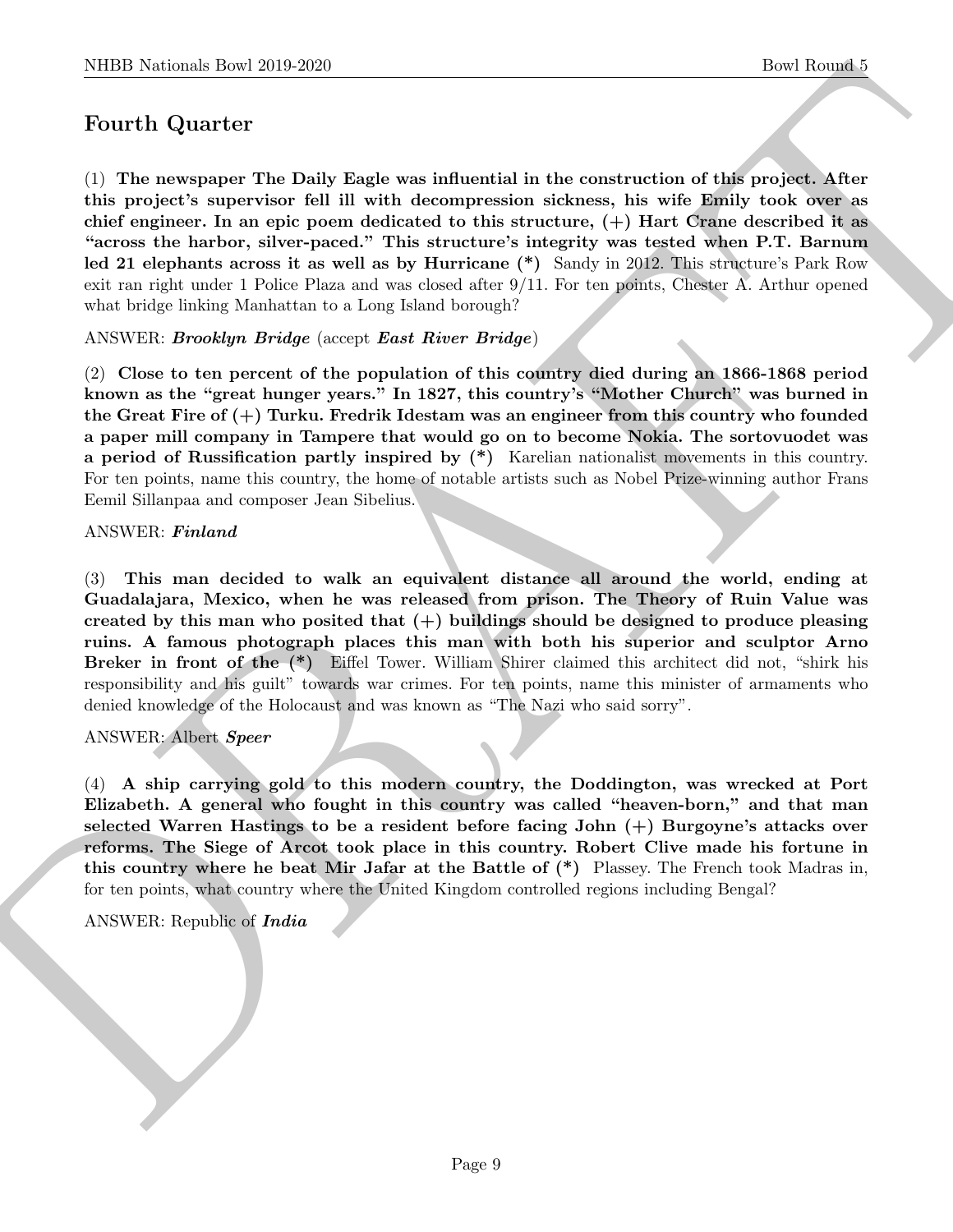NIBB Noticeals how 2019-2020<br>
Consider the Rounds How 2019-2020<br>
Consider the Rounds of the Rounds of the Rounds of the Archivest control and the Constraints of the NIR and The William Instantine (and The William Instanti (5) While analyzing clerical and administrative workers, this author coined the term "white collar." This man's "Dead Hand" series includes a work that critiques newspaper moguls like William Randolph Hearst titled  $(+)$  The Brass Check. After losing the 1934 California gubernatorial election, this man authored I, Candidate for Governor: And How I Got Licked. Another work by this man led Congress to pass the  $(*)$  Pure Food and Drug Act after detailing the horrors of Jurgus Rudkus and the Lithuanian immigrants in Chicago. For ten points, name this muckraker who wrote The Jungle.

ANSWER: Upton Sinclair

(6) During this conflict, John Doukas was able to reassert his rule in Chios and Ephesus after the battle of Dorylaeum where the forces of Alp Arslan were decisively defeated. This conflict's leaders included Bohemond of Taranto and  $(+)$  Godfrey of Bouillon, who were called to action after the battle of Manzikert resulted in the Seljuk Turks encroaching on the realms of (\*) Alexius I Komnenos, the Byzantine emperor. For ten points, Urban II called for what holy war during the Council of Clermont that ultimately placed Jerusalem in Christian hands?

ANSWER: First Crusade (accept Princes' Crusade)

(7) After this figure's father died, this figure asked Abu Bakr to relinquish the Sadak Oasis and refused to speak to him when he refused. This figure's  $(+)$  dowry was paid by a man who sold his shield but then had the shield returned as a wedding gift. Along with her husband, this woman is the common ancestor of all people claiming the title of "sayyid." This woman was the only surviving child of (\*) Khadijah bint Khuwaylid. In Twelver Shia Islam, this figure is the only infallible woman. For ten points, name this wife of Ali and daughter of Muhammad.

ANSWER: Fatimah bint Muhammad (accept Fatimah al-Zahra)

(8) This man acquired a reputation for cruelty after flogging one of his merchant seaman and was forced to change his name to evade arrest after killing a mutinous crewman in a pay dispute. During raiding operations in the North and Irish Seas, this man's sloop, the USS (+) Ranger, captured the HMS Drake after a single ship duel. In the Battle of Flambough Head, this man's ship fought the British HMS (\*) Serapis to a standstill, forcing its surrender. For ten points, name this legendary Revolutionary War commander of the Bon Homme Richard who reputedly said, "I have not yet begun to fight."

ANSWER: John Paul Jones